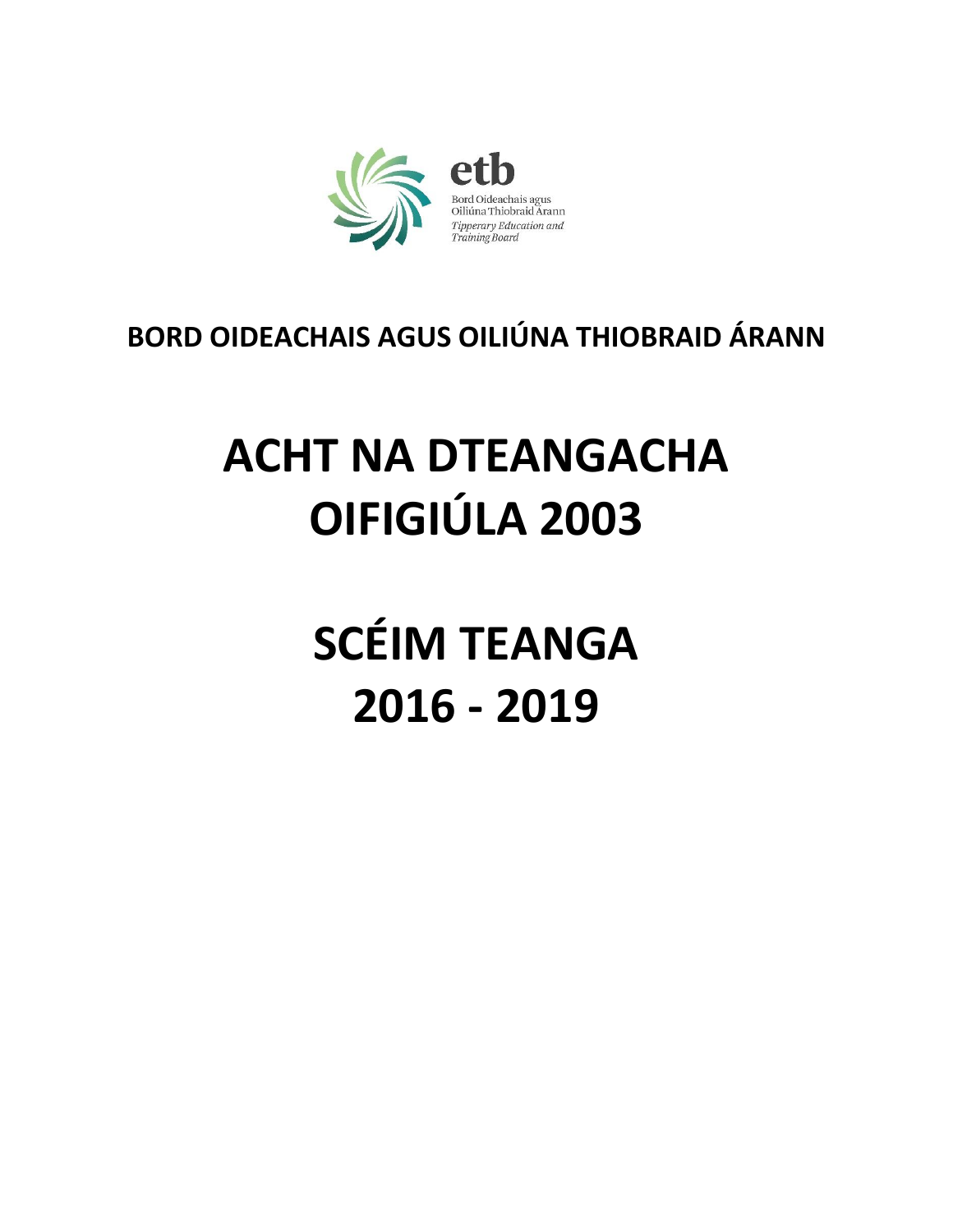

## Clár

#### Caibidil 2: Léargas Ginearálta ar Bhord Oideachais agus Oiliúna Thiobraid Árann ................... 2

#### Caibidil 3: Sonraí Seirbhísí ar fáil i mBéarla amháin nó go dátheangach .................................. 3

|--|

|--|

|--|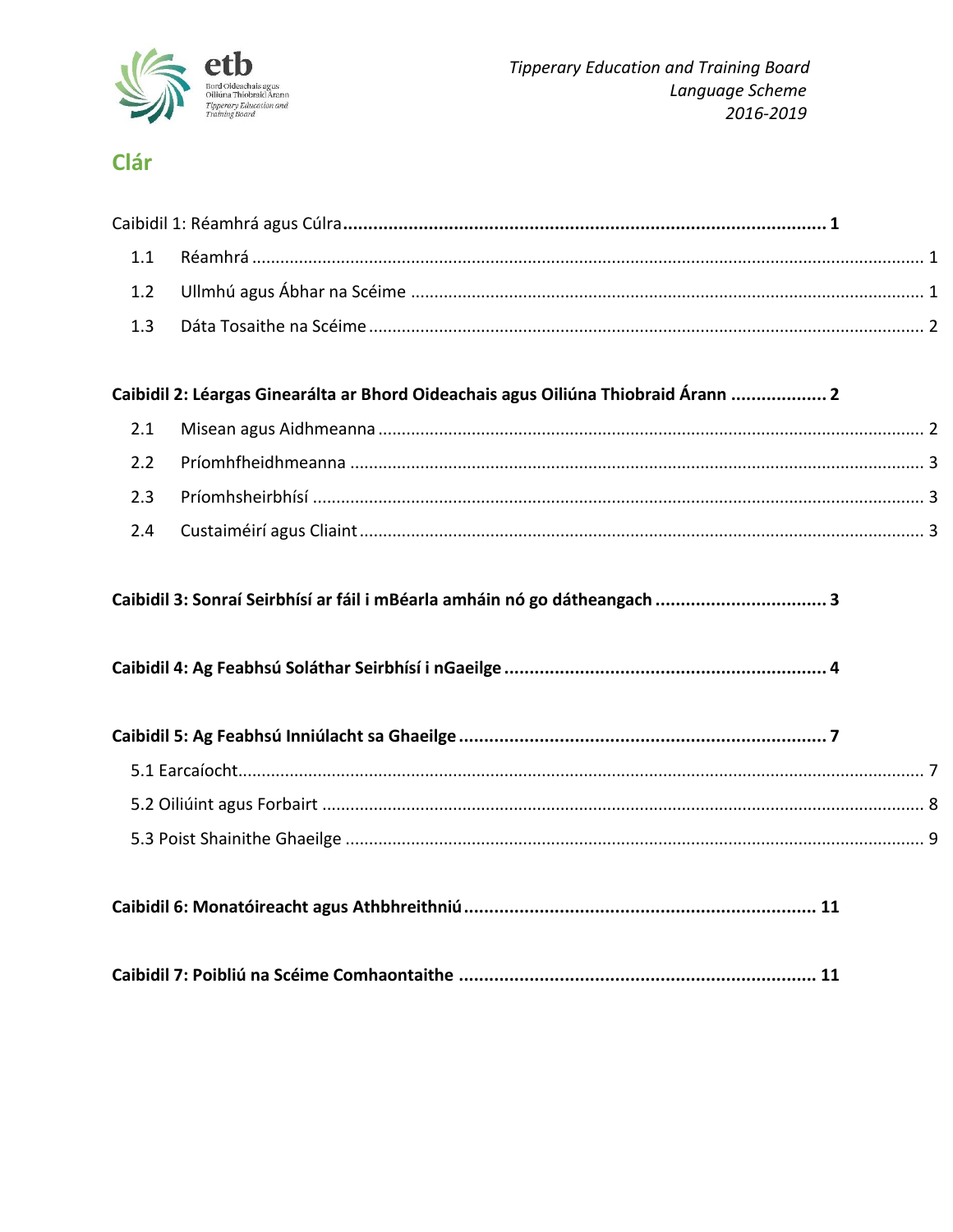

## <span id="page-2-0"></span>**Caibidil 1: Réamhrá agus Cúlra**

#### <span id="page-2-1"></span>**1.1 Réamhrá**

Déanann Acht na dTeangacha Oifigiúla 2003 foráil d'ullmhú scéim teanga ag comhlachtaí poiblí ag tabhairt mionsonraí faoi na seirbhísí a sholathróidh siad

- trí mheán na Gaeilge;
- **•** trí mheán an Bhéarla; agus
- trí mheán na Gaeilge agus an Bhéarla

agus na bearta a ghlacfar lena chinntiú go ndéanfar aon seirbhís nach bhfuil an comhlacht ag soláthar trí mheán na Gaeilge a sholáthar laistigh de fhráma ama comhaontaithe.

De réir alt 14(3) den Acht, fanann scéimeanna teanga i bhfeidhm ar feadh tréimhse 3 bliana nó go dtí go mbeidh scéim nua daingnithe, cibé acu is déanaí, ag an Aire Ealaíon, Oidhreachta, Gnóthaí Réigiúnacha, Tuaithe agus Gaeltachta.

#### <span id="page-2-2"></span>**1.2 Ullmhú agus Ábhar na Scéime**

Tá aird mar is cuí tugtha ar na Treoirlínte a d'eisigh an Roinn Ealaíon, Oidhreachta, Gnóthaí Réigiúnacha, Tuaithe agus Gaeltachta agus an scéim seo á hullmhú. Ina theannta sin, tugadh faoi phróiseas cuimsitheach comhairliúcháin leis na páirtithe leasmhara uile.

Tá Bord Oideachais agus Oiliúna Thiobraid Árann á threorú ag an bprionsabal gur cheart go mbeadh soláthar seirbhísí Gaeilge bunaithe ar

- an leibhéal bunúsach éilimh ar sheirbhísí ar leith i nGaeilge;
- an tábhacht a bhaineann le cur chuige réamhghníomhach i soláthar seirbhísí dá leithéid, agus
- acmhainní, lena n-áirítear acmhainní daonna agus airgeadais, agus cumas an chomhlachta an cumas riachtanach teanga a fhorbairt nó a rochtain.

Comhlánaíonn an scéim seo prionsabail a bhaineann le Seirbhís ar Ardchaighdeán do Chustaiméirí agus ár gCairt Chustaiméirí. Tá sí curtha le chéile leis an aidhm go gcomhlíonfaí gach oibleagáid ábhartha faoi Acht na dTeangacha Oifigiúla atá ar Bord Oideachais agus Oiliúna Thiobraid Árann ar bhonn céimnithe, tríd an scéim seo agus trí scéimeanna amach anseo.

Tuigtear agus aithnítear an t-am agus an iarracht a chuireann gach duine a bhfuil baint acu leis an bpróiseas seo isteach ann.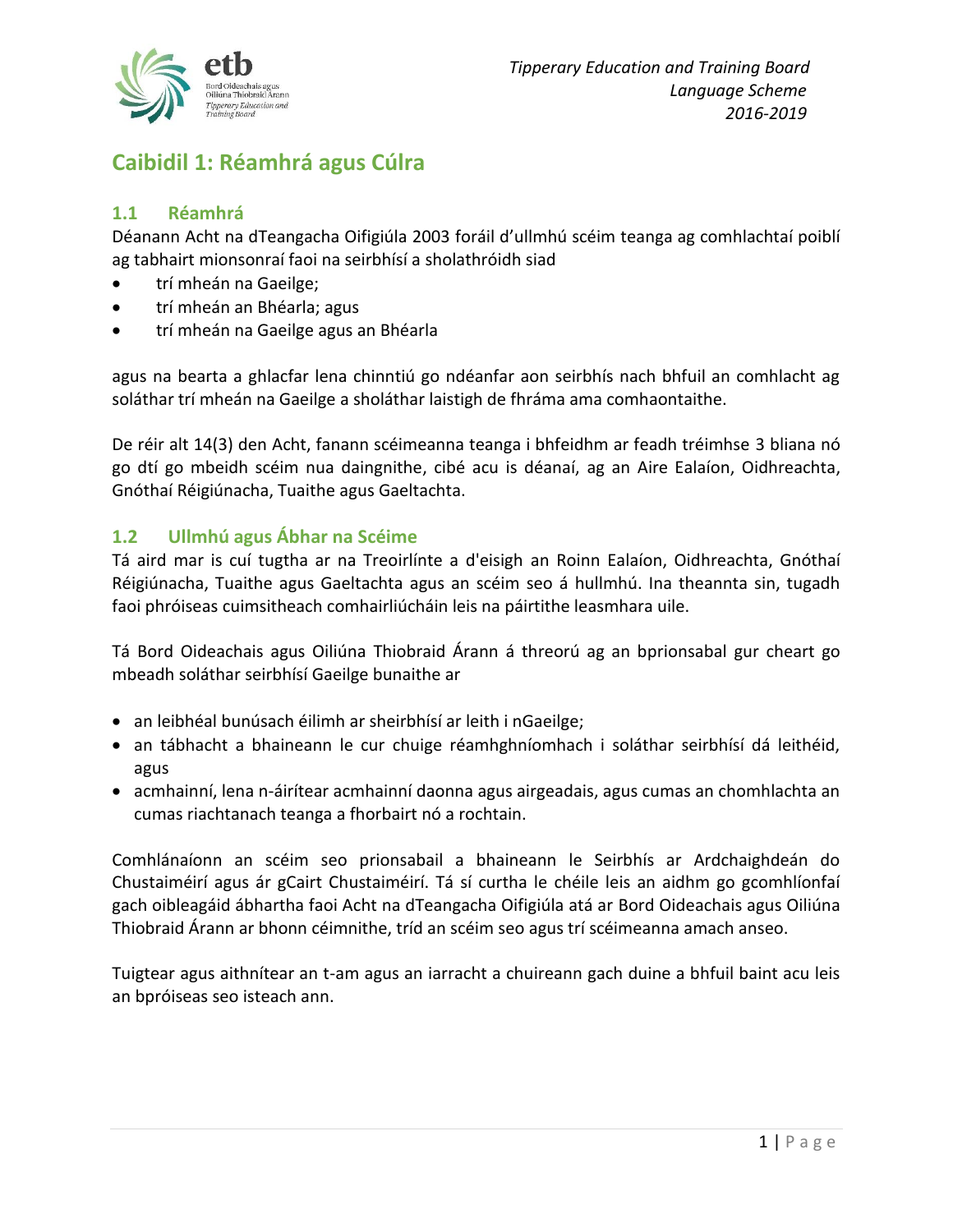

#### <span id="page-3-0"></span>**1.3 Dáta Tosaithe na Scéime**

Dhaingnigh an tAire Ealaíon, Oidhreachta, Gnóthaí Réigiúnacha, Tuaithe agus Gaeltachta an Scéim seo. Tosaíonn sí le héifeacht ó 01/09/2016 agus beidh sí i bhfeidhm ar feadh tréimhse 3 bliana nó go dtí go mbeidh scéim eile daingnithe, cibé acu is déanaí.

### <span id="page-3-1"></span>**Caibidil 2: Léargas Ginearálta ar Bord Oideachais agus Oiliúna Thiobraid Árann**

#### <span id="page-3-2"></span>**2.1 Misean agus Aidhmeanna**

#### Ráiteas Bunchuspóra

"Cuireann Bord Oideachais agus Oiliúna Thiobraid Árann seirbhís oideachais agus oiliúna ar ardchaighdeán ar fáil do mhuintir uile Thiobraid Árann".

#### Aidhmeanna

Is iad seo a leanas aidhmeanna Bhord Oideachais agus Oiliúna Thiobraid Árann:

- Forbairt ar ár ról aitheanta sa phobal mar sholáthróir deiseanna oideachais agus oiliúna ar ardchaighdeán, ar bhonn inrochtana, logánta do gach aoisghrupa.
- Leanúint le seirbhísí tacaíochta a chur ar fáil a bheidh comhtháiteach, solúbtha agus cuimsitheach, le cur chuige sainchomhairleachta, gairmiúil.
- I gcomhréir le soláthar agus cur i bhfeidhm ár gcuid polasaithe agus seirbhísí ina n-iomláine, glacann an Bord air féin cabhair, spreagadh agus tacaíocht a thabhairt d'oiliúint agus d'fhorbairt ghairmiúil leanúnach na foirne go léir

#### Fís

Tá fís Bhord Oideachais agus Oiliúna Thiobraid Árann ina bunchloch ag pleananna reatha Scoileanna agus Oideachais Aosaigh agus foirmíonn sí na gníomhaíochtaí uile a cheapaimid chun ár bhfís a thabhairt i gcrích

- Macléinn/Foghlaimeoir Lárnaithe
- Tiomantacht d'Ardchaighdeán Feabhais
- Cultúr an Chomhair / an Chomhoibrithe
- Comhpháirtíochtaí a Chothú
- Oscailteacht d'Athruithe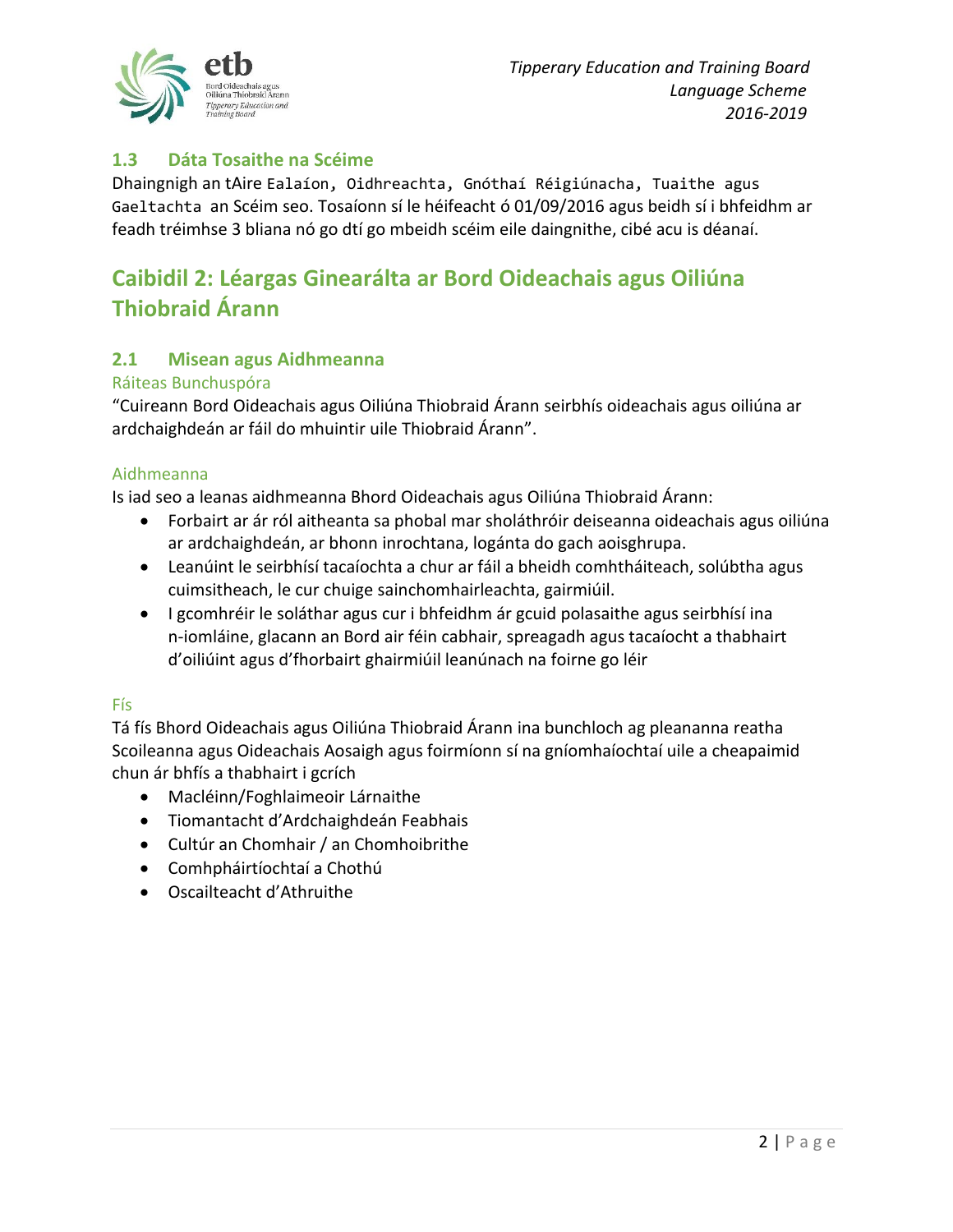

#### <span id="page-4-0"></span>**2.2 Príomhfheidhmeanna**

Comhlacht reachtúil é Bord Oideachais agus Oiliúna Thiobraid Árann a bhfuil de dhualgas air oideachas agus oiliúint a sholáthar in 10 nIarbhunscoil, 1 Scoil Speisialta, 1 Iarbhunscoil Ghaeilge, 2 Aonad Aonair do Chúrsaí iar-Ardteistiméireachta, 7 nAonad do Chúrsaí iar-Ardteistiméireachta agus 15 ionad tiomnaithe bhreisoideachais agus oiliúna ar fud Thiobraid Árann. Ar an 28ú Márta 2016, ghlac BOO Thiobraid Árann an fhreagracht as cláracha oiliúna a chur ar fáil do phobal an chontae i gcomhar le SOLAS (An tSeirbhís Oideachais Leanúnaigh agus Scileanna).

#### <span id="page-4-1"></span>**2.3 Príomhsheirbhísí**

Déanann Bord Oideachais agus Oiliúna Thiobraid Árann Scoileanna agus ionaid bhreisoideachais agus oiliúna a bhunú agus a chothabháil sa Chontae, agus an soláthar oideachais agus oiliúna sna réimsí seirbhíse sin a phleanáil, a sholáthar, a chomhordú agus a mheas. Tá de dhualgas, leis, ar Bhord Oideachais agus Oiliúna Thiobraid Árann (faoi threoir an Aire Oideachais agus Scileanna) seirbhísí tacaíochta a chur ar fáil do sholáthróirí eile oideachais agus oiliúna. D'fhéadfadh go mbainfeadh an tacaíocht le tionscadail chaipitil agus talamh, acmhainní daonna, seirbhísí airgeadais, seirbhísí dlí, Teicneolaíocht Eolais agus Cumarsáide agus rialachas corparáideach.

#### <span id="page-4-2"></span>**2.4 Custaiméirí agus Cliaint**

Ar chustaiméirí Bhord Oideachais agus Oiliúna Thiobraid Árann tá ár scoláirí dara leibhéil agus a dtuismitheoirí/a gcaomhnóirí; lucht úsáidte ár n-ionaid bhreisoideachais agus oiliúna; daoine óga a bhaineann úsáid as na seirbhísí oibre don aos óg ar fáil i dTiobraid Árann.

<span id="page-4-3"></span>Ar chliaint Bhord Oideachais agus Oiliúna Thiobraid Árann tá comhlachtaí reachtúla eile, gníomhaireachtaí stát-urraithe, gníomhaireachtaí deonacha, grúpaí agus daoine aonaír de chuid an phobail agus fostaithe de chuid an Bhoird féin.

| Seirbhísí (Ginearálta)   | Seirbhísí i mBéarla amháin                                                                                                             | Béarla amháin<br>nó<br>dátheangach<br>go<br>nGaeilge<br>agus<br>mBéarla                   |
|--------------------------|----------------------------------------------------------------------------------------------------------------------------------------|-------------------------------------------------------------------------------------------|
| <b>larbhunscoileanna</b> | Trí Bhéarla amháin a riartar<br>na 10 n-<br>iarbhunscoil go léir, chomh maith leis an scoil<br>speisialta in Ferryhouse, Cluain Meala. | Trí mheán na<br>Gaeilge a riartar an<br><b>larbhunscoil</b><br>Ghaeilge,<br>Gaelcholáiste |

## **Caibidil 3: Sonraí Seirbhísí ar fáil i mBéarla amháin nó go dátheangach**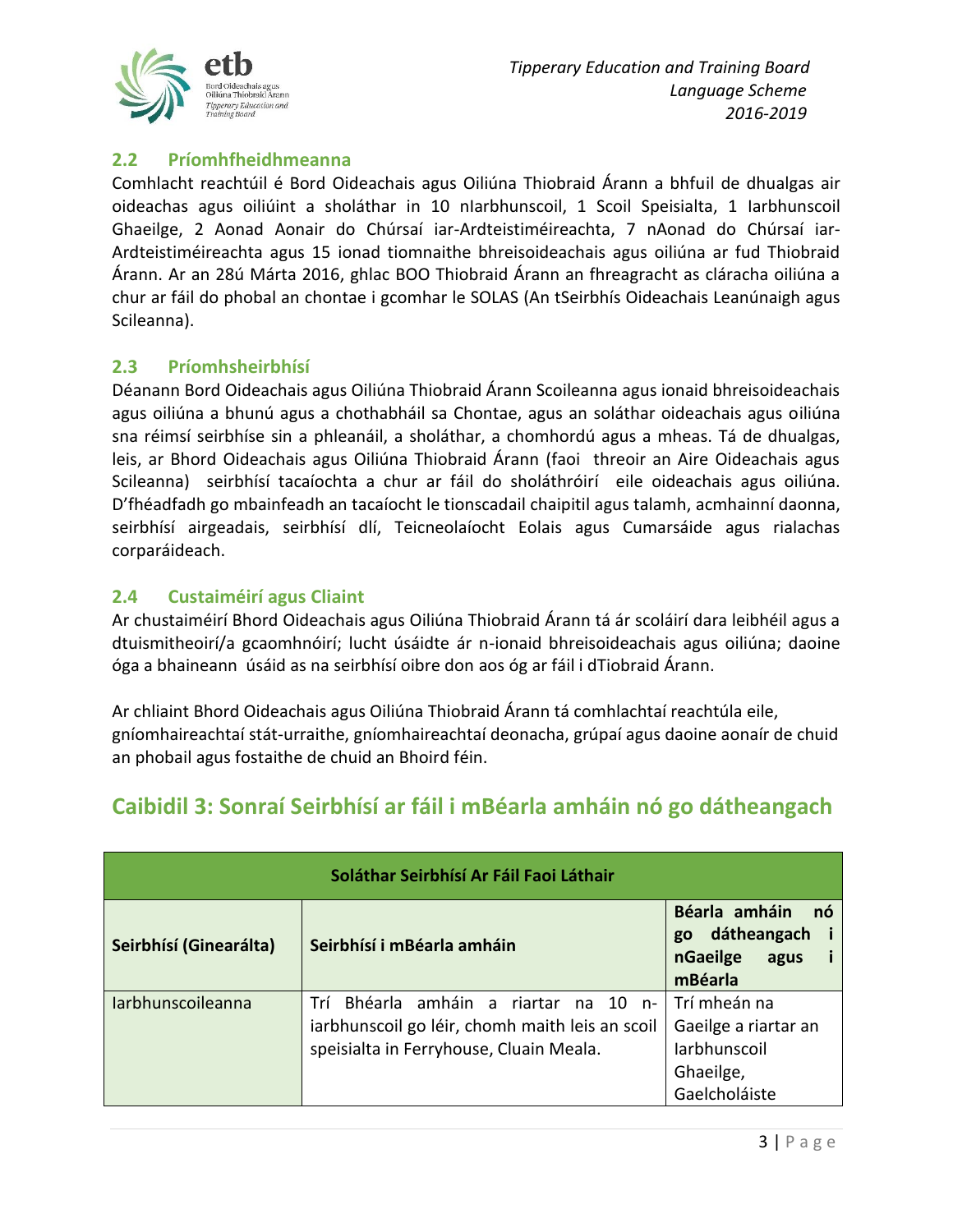

|                                                        |                                                                                                                                                                                                                                                                                                                                                                                   | Chéitinn, Cluain<br>Meala |
|--------------------------------------------------------|-----------------------------------------------------------------------------------------------------------------------------------------------------------------------------------------------------------------------------------------------------------------------------------------------------------------------------------------------------------------------------------|---------------------------|
| Ionaid do Chúrsaí iar-<br>Ardteistiméireachta          | Trí Bhéarla amháin a riartar na 9 n-ionad do<br>Chúrsaí iar-Ardteistiméireachta go léir ar fud<br>an Chontae.                                                                                                                                                                                                                                                                     |                           |
| Ionaid Bhreisoideachais<br>agus Oiliúna                | Trí Bhéarla amháin a riartar na 15 ionad<br>Breisoideachais agus Oiliúna go léir ar fud an<br>Chontae.                                                                                                                                                                                                                                                                            |                           |
| Seirbhísí<br><b>Breisoideachais</b><br>agus<br>Oiliúna | Trí mheán an Bhéarla a riartar gach ceann<br>d'ár seirbhísí Bhreisoideachais agus Oiliúna.<br>Orthu seo tá Scéim um Fhoghlaim Aosach,<br>Oideachas Pobail, Tionscnamh um Fhilleadh<br>ar an Oideachas, Seirbhís Um Threoir agus<br>Eolas<br>Oideachas<br>Aosach, Scéim<br>san<br>Gairmoideachais<br><b>Oideachais</b><br>Deiseanna<br>(SDOG), Ógtheagmháil, Seirbhísí don Aos Óg. |                           |
| Oifigí Riaracháin                                      | Trí mheán an Bhéarla amháin a chuireann ár<br>gCeannoifig Riaracháin san Aonach agus ár<br>gCeannoifig Riaracháin Thánaisteach i gCluain<br>Meala araon a gcuid seirbhísí ar fáil.                                                                                                                                                                                                |                           |

## <span id="page-5-0"></span>**Caibidil 4: Ag Feabhsú Soláthar Seirbhísí i nGaeilge**

Is riachtanais éigeantacha faoi Acht na dTeangacha Oifigiúla 2003 iad na forálacha i gcló liath atá le feiceáil sa tábla thíos.

| Modh Cumarsáide leis an bPobal       |  | <b>Gealltanas</b>                                                                                                           |                   |
|--------------------------------------|--|-----------------------------------------------------------------------------------------------------------------------------|-------------------|
| Fógraí<br>réamhthaifeadta<br>ó Bhéal |  | Beidh na fógraí réamhthaifeadta seo a<br>leanas i nGaeilge nó dátheangach:                                                  | <b>Éigeantach</b> |
|                                      |  | (a) Cuirfear fógraí taifeadta ó bhéal ar<br>fáil i nGaeilge nó go dátheangach ar an<br>nguthán nuair atá ár n-oifigí dúnta. |                   |
|                                      |  | (b) Cuirfear fógraí taifeadta ó bhéal a<br>chraoltar ar chóras fógartha poiblí ar<br>fáil i nGaeilge nó go dátheangach.     |                   |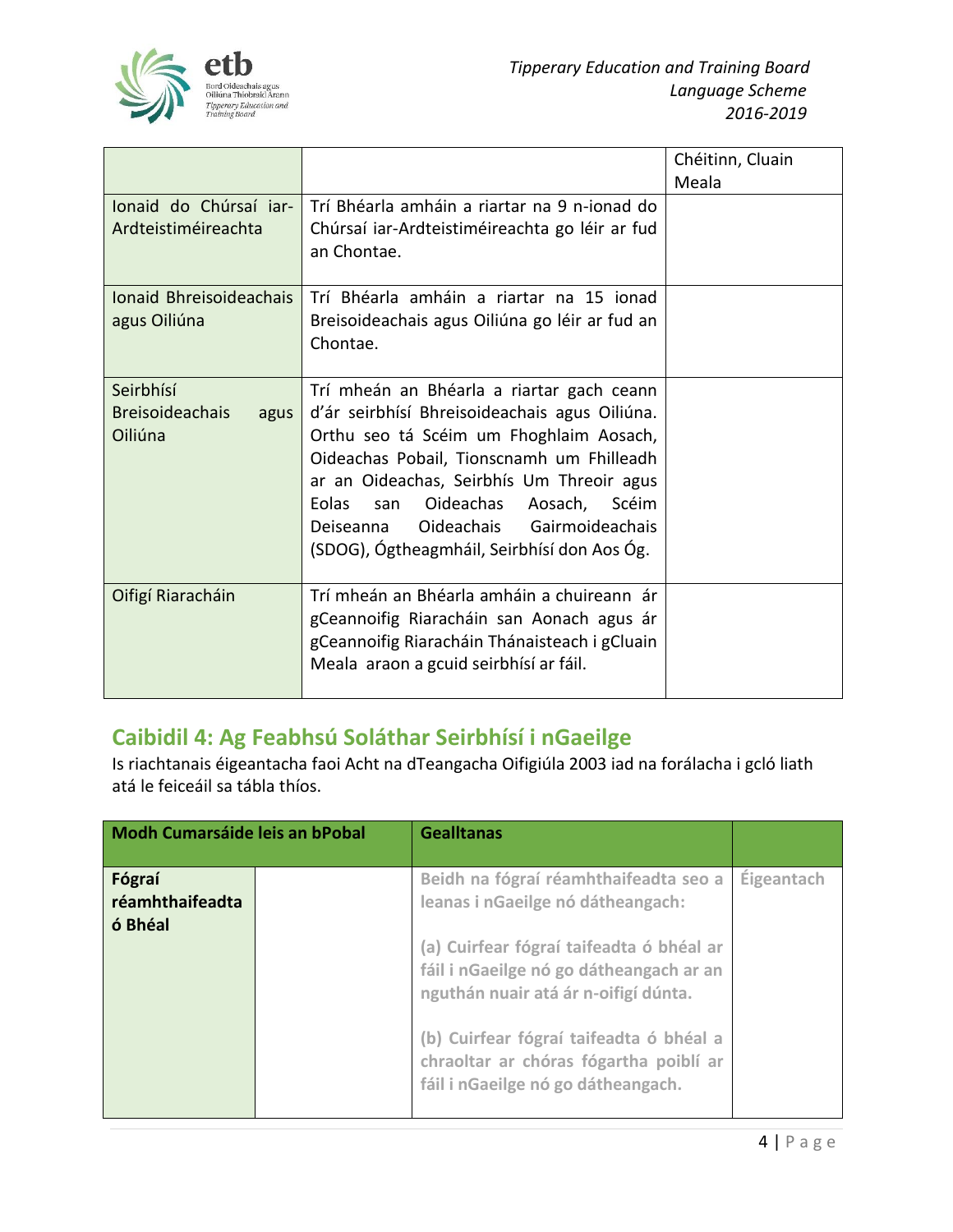

|                                            |                                                  | (c) Cuirfear fógraí ó<br>bhéal<br>- a<br>chruthaítear agus a chraoltar trí chóras<br>ríomhtheachtaireachta nó trí chóras<br>ríomhfhreagartha gutháin ar fáil i<br>nGaeilge nó go dátheangach.<br>Tabhair faoi ndeara gur le fógairtí<br>'taifeadta' seachas fógairtí 'beo' a<br>bhaineann le hábhar anseo.<br>Sa chás go bhfuil Ordú Logainmneacha<br>bhfeidhm, úsáidfear an leagan<br>i.<br>Gaeilge den Logainm atá sonraithe san<br>Ordú sin i bhfógraí taifeadta ó bhéal a<br>dhéanaimid nó dhéanfar thar ár<br>gceann. |                          |
|--------------------------------------------|--------------------------------------------------|----------------------------------------------------------------------------------------------------------------------------------------------------------------------------------------------------------------------------------------------------------------------------------------------------------------------------------------------------------------------------------------------------------------------------------------------------------------------------------------------------------------------------|--------------------------|
| <b>Cumarsáid</b><br>i.<br><b>Scríbhinn</b> | Litreacha<br>agus<br><b>Post</b><br>Leictreonach | Tabharfar freagra ar an gcumarsáid<br>scríofa uile sa teanga oifigiúil ina<br>bhfuarthas í.                                                                                                                                                                                                                                                                                                                                                                                                                                | Éigeantach               |
|                                            | <b>Stáiseanóireacht</b>                          | Ceannteidil ar stáiseanóireacht áirithe<br>ar a n-áirítear nóta-pháipéar, duillíní<br>dea-mhéine, leatháin chlúdaigh facs,<br>clúdaigh comhad agus fillteáin eile,<br>lipéid agus clúdaigh litreach a chur ar<br>fáil i nGaeilge nó go dátheangach.                                                                                                                                                                                                                                                                        | <b>Éigeantach</b>        |
| <b>Comharthaí</b>                          | <b>Comharthaí</b>                                | Ní mór an chomharthaíocht uilig a<br><b>Bord Oideachais</b><br>chuireann<br>agus<br>Oiliúna Thiobraid Árann in airde nó a<br>chuirtear in airde thar a cheann a<br>bheith i nGaeilge nó dátheangach, faoi<br>réir na rialachán (I.R. Uimh 391/2008).                                                                                                                                                                                                                                                                       | Éigeantach               |
| Foilseacháin                               | Foilseacháin<br>Ciorcláin<br>Cora                | Foilseofar cáipéisí ina leagtar amach<br>tograí polasaí poiblí, cuntais iniúchta<br>nó ráitis airgeadais, tuarascálacha<br>bliantúla agus ráitis straitéise i<br>nGaeilge agus i mBéarla ag an am<br>céanna.                                                                                                                                                                                                                                                                                                               | Éigeantach<br>Éigeantach |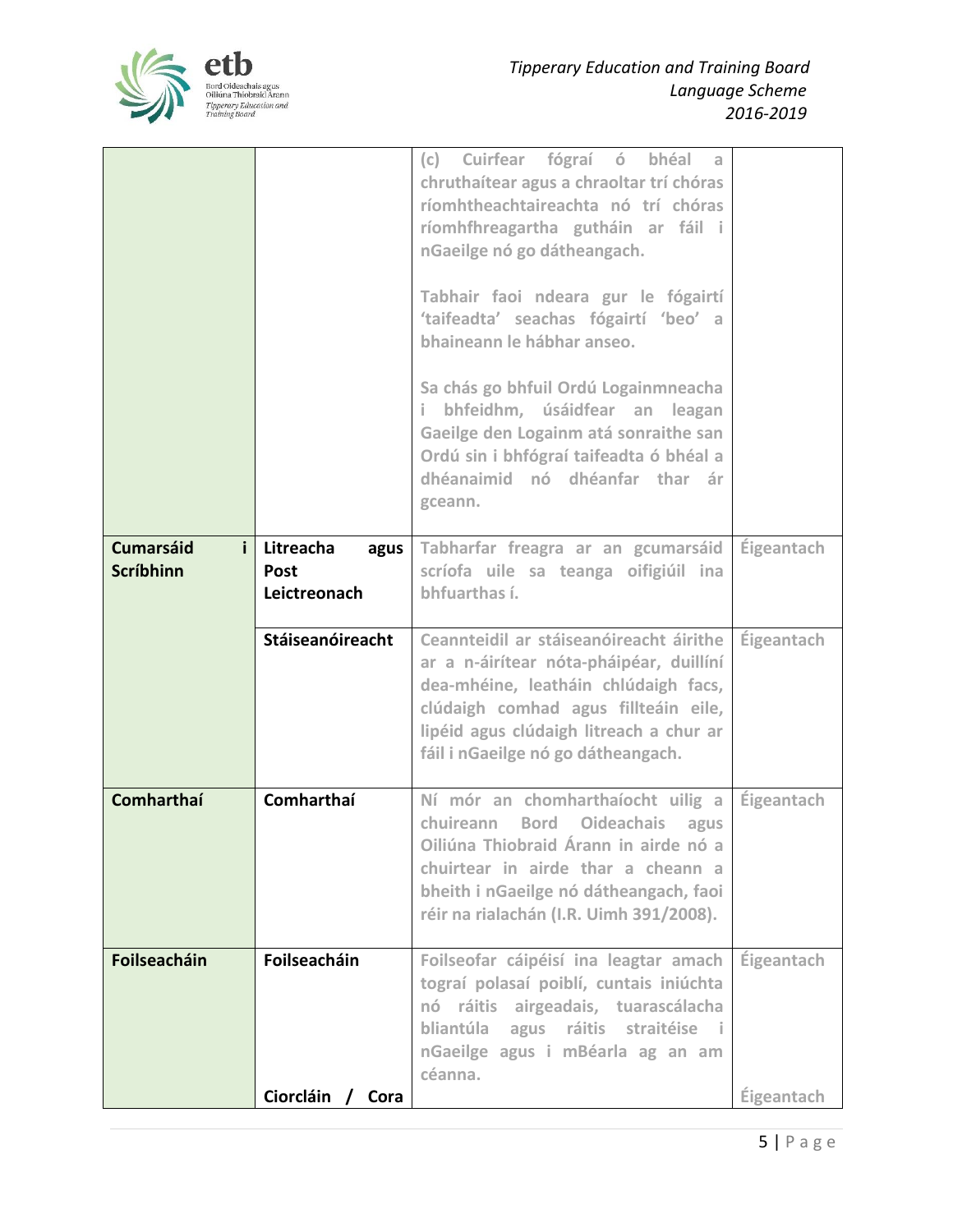

|                      | <b>Poist</b>                | gcás ina ndéanfaimid cumarsáid i<br>scríbhinn nó leis an bpost leictreonach<br>leis an bpobal i gcoitinne nó le haicme<br>den phobal i gcoitinne chun faisnéis a<br>thabhairt don phobal nó don aicme,<br>déanfaimid cinnte de gur i nGaeilge,<br>nó i mBéarla agus i nGaeilge, a bheidh<br>an chumarsáid |            |
|----------------------|-----------------------------|-----------------------------------------------------------------------------------------------------------------------------------------------------------------------------------------------------------------------------------------------------------------------------------------------------------|------------|
| <b>An Ghaeltacht</b> | Logainmneacha<br>Gaeltachta | Úsáidfear logainmneacha oifigiúla na<br>gceantar Ghaeltachta faoi réir na<br>reachtaíochta.                                                                                                                                                                                                               | Éigeantach |

Is iad na gníomhartha thíos atá i gceist ag Bord Oideachais agus Oiliúna Thiobraid Árann a chur i gcrích le linn shaolré na scéime.

| <b>Modh Cumarsáide leis an bPobal</b>            |                                               | <b>Gealltanas</b>                                                                                                                                                                                            | <b>Amlíne</b><br>Laistigh<br>de<br>BI.1/BI.2/BI<br>.3 |
|--------------------------------------------------|-----------------------------------------------|--------------------------------------------------------------------------------------------------------------------------------------------------------------------------------------------------------------|-------------------------------------------------------|
| Fáiltiú                                          |                                               | I nGaeilge ar dtús agus ansin i mBéarla a<br>bheannófar do chustaiméirí ar an ngléas                                                                                                                         | Faoi Nollaig<br>2016                                  |
|                                                  |                                               | freagartha teileafóin.                                                                                                                                                                                       |                                                       |
| Lasc-chlár<br><b>Cumarsáid ó</b><br><b>Bhéal</b> |                                               | Tabharfaidh foireann an lasc-chláir ainm<br>an chomhlachta phoiblí i nGaeilge agus i<br>mBéarla. Tabharfar deis do chustaiméirí ar<br>mhian leo a ngnó a dhéanamh trí mheán<br>na Gaeilge coinne a dhéanamh. | Faoi Nollaig<br>2016                                  |
|                                                  | Fógraí                                        | Beidh beannachtaí pearsanta                                                                                                                                                                                  | Faoi Nollaig                                          |
|                                                  | réamhthaifeadta                               | réamhthaifeadta gutháin na mball                                                                                                                                                                             | 2016                                                  |
|                                                  | ó Bhéal                                       | foirne i bhfoirm dhátheangach.                                                                                                                                                                               |                                                       |
| <b>Cumarsáid</b><br><b>Scríofa</b>               | Eolais/<br><b>Bíleoga</b><br><b>Bróisiúir</b> | Cuirfidh Bord Oideachais agus Oiliúna<br>Thiobraid Árann leaganacha Gaeilge nó<br>dátheangach de na bileoga eolais agus<br>bróisiúir ar fáil.                                                                | Faoi 2019                                             |
|                                                  | <b>Foirmeacha</b><br><b>larratais</b>         | Cuirfimid<br>leaganacha Gaeilge<br>de<br>na<br>foirmeacha is mó éileamh orthu ar fáil. Ina<br>measc siúd beidh:                                                                                              | bhonn<br>Ar<br>céimnithe.<br>Faoi                     |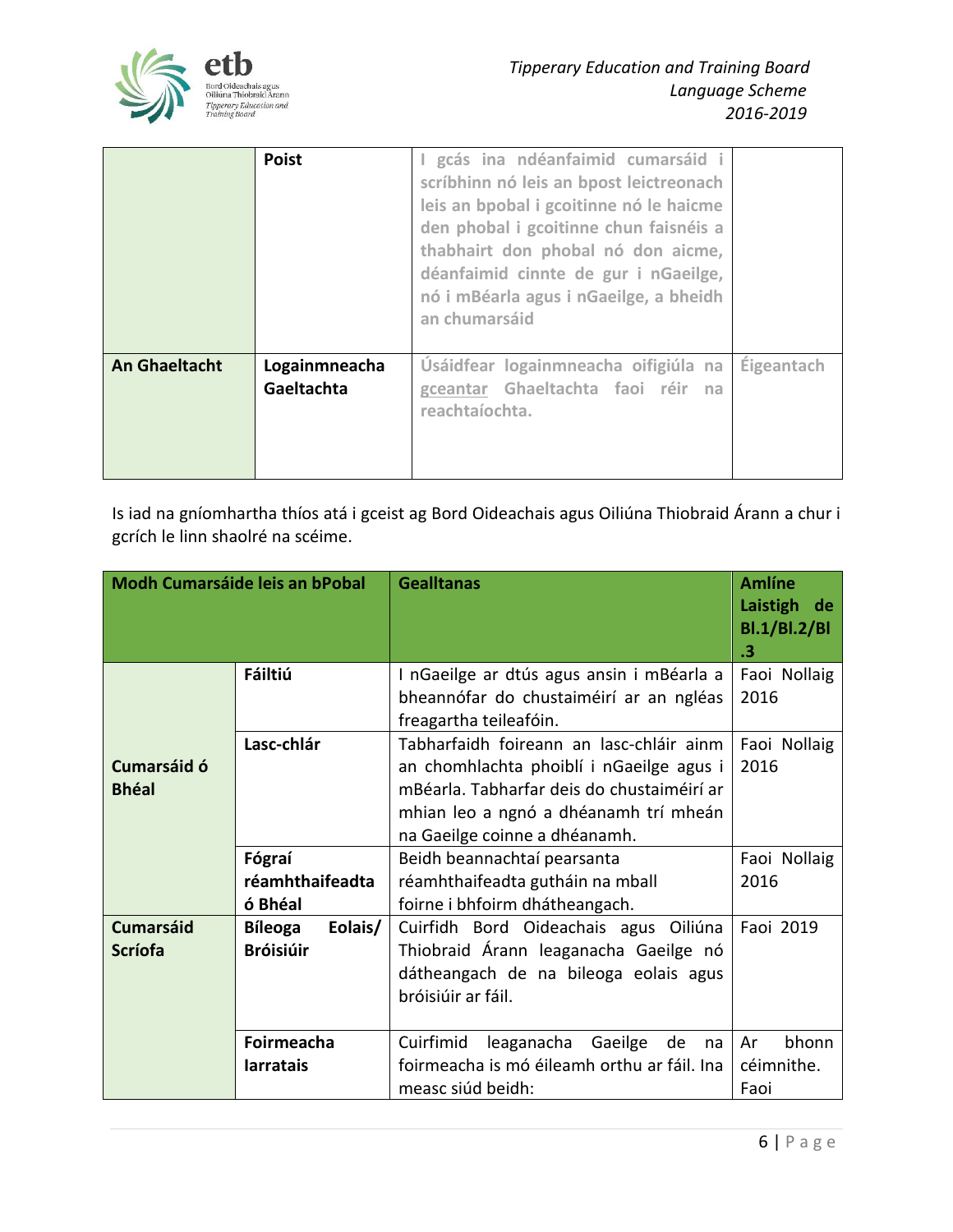

|                       |                    | Foirm iarratais do phost<br>$\bullet$       | dheireadh           |
|-----------------------|--------------------|---------------------------------------------|---------------------|
|                       |                    | Múinteoireachta                             | 2019.               |
|                       |                    | Foirm iarratais don Phainéal<br>$\bullet$   |                     |
|                       |                    | Múinteoirí Ionadaíochta                     |                     |
|                       |                    | Foirmeacha seiceála an Gharda               |                     |
|                       |                    | Síochána                                    |                     |
|                       |                    | Foirmeacha eile ar fáil, ach iad a          |                     |
|                       |                    | lorg.                                       |                     |
|                       | <b>Preasráitis</b> | Eiseofar 20% de phreasráitis go             | Ar bhonn            |
|                       |                    | dátheangach. Tá sé i gceist go n-eiseofaí   | céimnithe.          |
|                       |                    | an t-ábhar seo go comhuaineach.             | Faoi                |
|                       |                    |                                             | dheireadh           |
|                       |                    |                                             | 2019                |
| <b>Na Meáin</b>       | Urlabhraí Meán     | Cuirfidh BOO Thiobraid Árann urlabhraí le   | Faoi 2019           |
|                       |                    | Gaeilge ar fáil ar iarratas.                |                     |
|                       | Óráidí             | Beidh, ar a laghad, beannachtaí tosaigh     | <b>Faoi Nollaig</b> |
|                       |                    | agus deiridh óráide i nGaeilge mar aon le   | 2016                |
|                       |                    | tagairtí d'ábhar agus/nó d'ócáid<br>na      |                     |
|                       |                    | hóráide.                                    |                     |
| <b>Teicneolaíocht</b> | Suíomhanna         | Beidh ráiteas fáiltithe dátheangach an      | Faoi                |
| <b>Faisnéise</b>      | Gréasáin           | Phríomhfheidhmeannaigh<br>shuíomh<br>ar     | dheireadh           |
|                       |                    | idirlín an Bhoird. Cuirfimid an t-ábhar     | na scéime           |
|                       |                    | statach ar an suíomh ar fail i nGaeilge.    |                     |
|                       |                    |                                             |                     |
|                       | Ríomhphoist        | Beidh gnáth-theachtaireachtaí               | Faoi Nollaig        |
|                       |                    | ríomhphoist - sínithe agus séanta, mar      | 2016                |
|                       |                    | shampla - dátheangach.                      |                     |
|                       | <b>Córais</b>      | Beidh bogearraí próiseála focal in úsáid ag | Faoi                |
|                       | Ríomhaireachta     | Bord Oideachais agus Oiliúna Thiobraid      | dheireadh           |
|                       |                    | Árann in ann an Ghaeilge a láimhseáil.      | 2019                |

## <span id="page-8-0"></span>**Caibidil 5: Ag Feabhsú Inniúlacht sa Ghaeilge**

#### <span id="page-8-1"></span>**5.1 Earcaíocht**

Is é earcú foirne le scileanna cumasacha Gaeilge i ngach réimse d'obair Bord Oideachais agus Oiliúna Thiobraid Árann an príomhbhealach a bheidh ann chun barr feabhais a chur ar infhaighteacht seirbhísí i nGaeilge. Beidh aird ag ár bpolasaí earcaíochta, atá faoi réir an chreat de nósanna imeachta comhaontaithe náisiúnta d'earcaíocht, ar an ngá chun inniúlacht Gaeilge a fheabhsú ar bhonn céimnithe.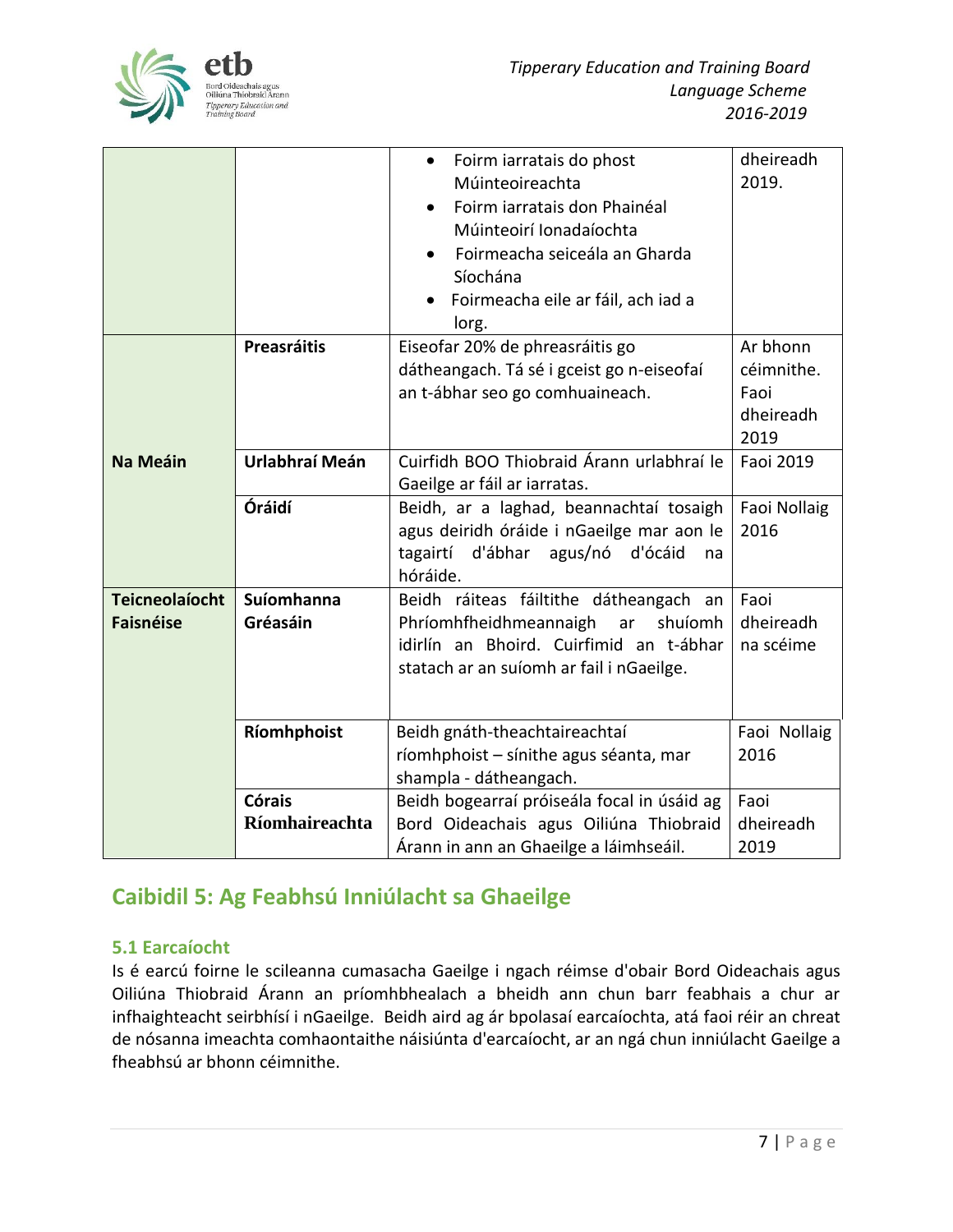

#### <span id="page-9-0"></span>**5.2 Oiliúint agus Forbairt**

Tá Bord Oideachais agus Oiliúna Thiobraid Árann tiomanta deiseanna a chur ar fáil don fhoireann chun freastal ar chúrsaí oiliúna Gaeilge atá creidiúnaithe go cuí, de réir ár nacmhainní. Cuirfear an fhoireann iomlán ar an eolas faoi áiseanna/dheiseanna chun a ninniúlacht sa Ghaeilge a fheabhsú.

|                                        |                                                                                                                       | <b>Gealltanas</b>                                                                                                                                                                                                                                                                                                                                                                                                                                                                                                                                                                                                                                                                                                                                                                                                        | <b>Amlíne</b><br>Laistigh<br>de<br>Bl.1/Bl.2/Bl.3 |
|----------------------------------------|-----------------------------------------------------------------------------------------------------------------------|--------------------------------------------------------------------------------------------------------------------------------------------------------------------------------------------------------------------------------------------------------------------------------------------------------------------------------------------------------------------------------------------------------------------------------------------------------------------------------------------------------------------------------------------------------------------------------------------------------------------------------------------------------------------------------------------------------------------------------------------------------------------------------------------------------------------------|---------------------------------------------------|
|                                        | Earcaíocht<br>Oiliúint                                                                                                | Cuirfear pacáiste ionduchtúcháin ina mbeidh cóip<br>dár scéim chomhaontaithe ar fáil do gach ball<br>foirne chun a chinntiú go mbeidh siad ar an eolas<br>faoinár ngealltanais faoin reachtaíocht.                                                                                                                                                                                                                                                                                                                                                                                                                                                                                                                                                                                                                       | Faoi<br>Nollaig2016<br>Go leanúnach               |
| Feabhsú<br>ar chumas<br><b>Gaeilge</b> |                                                                                                                       | Cuirfear deiseanna ar fáil chun inniúlacht<br>$\bullet$<br>Ghaeilge na foirne a fhorbairt.<br>Cuirfear ar fáil, ach é a iarraidh, liosta de na<br>$\bullet$<br>cúrsaí Gaeilge do bhaill foirne ar mian leo a<br>n-inniúlacht sa Ghaeilge a fheabhsú agus<br>beidh tacaíocht ar fáil ag an bhfoireann faoi<br>Pholasaí um Fhorbairt Ghairmiúil agus Oiliúint<br><b>Bhord</b><br>Oideachais<br>agus<br>Oiliúna<br>Foirne<br>Thiobraid Árann, d'fhonn feabhas a chur ar<br>chumas na foirne a gcuid oibleagáidí Gaeilge a<br>chomhlíonadh agus iad i mbun a ndualgas.<br>Cuirfear an fhoireann ar an eolas faoi<br>$\bullet$<br>acmhainní teanga ar nós: www.tearma.ie,<br>www.teanglann.ie, www.focloir.ie,<br>www.abair.ie chomh maith le WinGléacht, an<br>leagan leictreonach d'fhoclóir Gaeilge-Béarla<br>Uí Dhónaill. |                                                   |
|                                        | Rannpháirtío<br>cht i<br>ngníomhaíoc<br>htaí chun an<br>teanga a<br>chur chun<br>cinn/<br>Acmhainní a<br>chur ar fáil | Tabharfar spreagadh don fhoireann páirt a<br>$\bullet$<br>ghlacadh in imeachtaí cultúrtha teanga<br>Éascófar<br>rochtain<br>eolas<br>maidir<br>$\bullet$<br>le.<br>ar<br>hacmhainní teanga.                                                                                                                                                                                                                                                                                                                                                                                                                                                                                                                                                                                                                              | Go leanúnach                                      |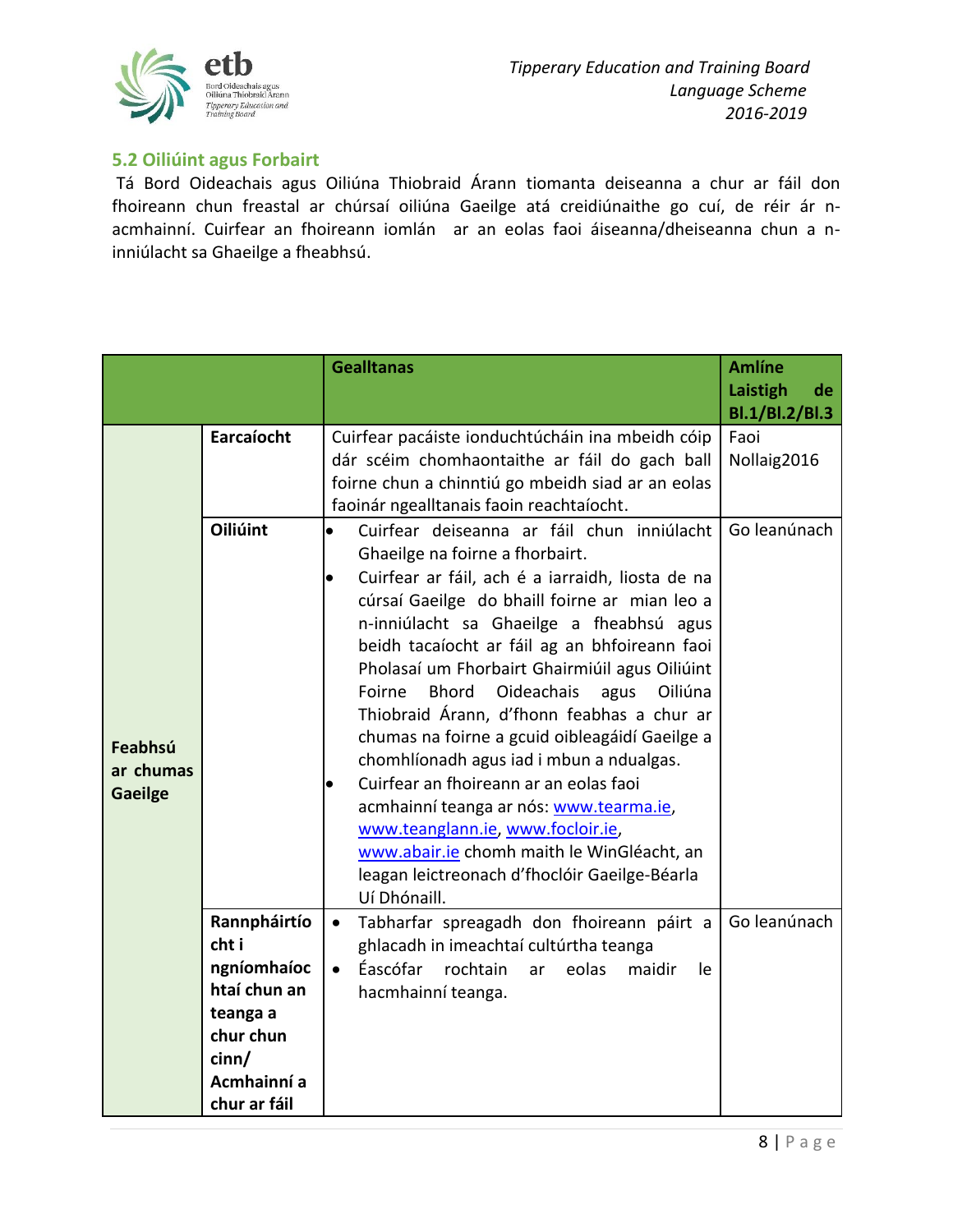

| <b>Eile</b> | Cuirfear póstaeir chearta teanga (ar fáil ó Oifig<br>$\bullet$<br>an Choimisinéara Teanga) ar crochadh in áit<br>shuntasach i ngach oifig riaracháin/gach<br>scoil/agus gach ionad aitheanta oideachais de<br>chuid an Bhoird.<br>Tionscnófar suirbhé foirne lena leibhéal<br>$\bullet$<br>inniúlachta sa Ghaeilge a thomhas, ina<br>dtabharfar deis dóibh iad féin a rangú ó<br>Líofa>Anmhaith>Maith>Réasúnta>Lag maidir<br>le caighdeáin de.<br>larrfar ceist ar fhoirmeacha<br>iarratais<br>$\bullet$ |
|-------------|----------------------------------------------------------------------------------------------------------------------------------------------------------------------------------------------------------------------------------------------------------------------------------------------------------------------------------------------------------------------------------------------------------------------------------------------------------------------------------------------------------|
|             | fostaíochta maidir le hinniúlacht iarratasóra sa<br>Ghaeilge agus cuirfear ceist amháin ar a<br>laghad as Gaeilge ag am<br>agallamh<br>roghnúcháin.                                                                                                                                                                                                                                                                                                                                                      |

#### <span id="page-10-0"></span>**5.3 Poist Shainithe Ghaeilge**

Sa bhreis ar mhúinteoirí Gaeilge nó múinteoirí ar gá dóibh teagasc trí Ghaeilge sna Gaelcholáistí lánGhaeilge, tá na poist liostáilte thíos sainithe mar phoist ina bhfuil cumas Gaeilge riachtanach. Tá sé i gceist go mbeidh caighdeáin shonraithe chreidiúnaithe sa Ghaeilge bainte amach ag sealbhóirí na bpost seo i gcomhréir le cúraim an phoist.

| Teideal an Phoist                 | Láthair                 | Tásc maidir leis an<br>gcaighdeán<br>Gaeilge a theastaíonn (roghnaigh<br>ceann: tosaitheoirí, meánleibhéal<br>nó ardleibhéal) |
|-----------------------------------|-------------------------|-------------------------------------------------------------------------------------------------------------------------------|
| Príomhoidí, Leas-                 | Scoileanna BOOTÁ,       | Meánleibhéal inmhianaithe,                                                                                                    |
| Phríomhoidi, Stiúrthóirí,         | ionaid bhreisoideachais | ardleibhéal buntáisteach                                                                                                      |
| Bainisteoirí,                     | agus oiliúna agus       |                                                                                                                               |
| Comhordaitheoirí agus an          | seirbhísí eile          |                                                                                                                               |
| <b>Fhoireann Teagaisc go léir</b> |                         |                                                                                                                               |
| <b>FET Foireann Riaracháin</b>    | Ionaid Bhreisoideachais | Bunleibhéal inmhianaithe,                                                                                                     |
|                                   | agus Oiliúna de chuid   | meánleibhéil buntáisteach                                                                                                     |
|                                   | <b>BOOTÁ</b>            |                                                                                                                               |
| <b>Foireann Riaracháin Oifige</b> | Foireann Riaracháin na  | Bunleibhéal inmhianaithe,                                                                                                     |
|                                   | Ceannoifige agus na     | meánleibhéil buntáisteach                                                                                                     |
|                                   | Ceannoifige Tánaistí    |                                                                                                                               |
| <b>Foireann Riaracháin Scoile</b> | Scoileanna go léir de   | Bunleibhéal inmhianaithe                                                                                                      |
|                                   | chuid BOOTÁ             | meánleibhéal buntáisteach                                                                                                     |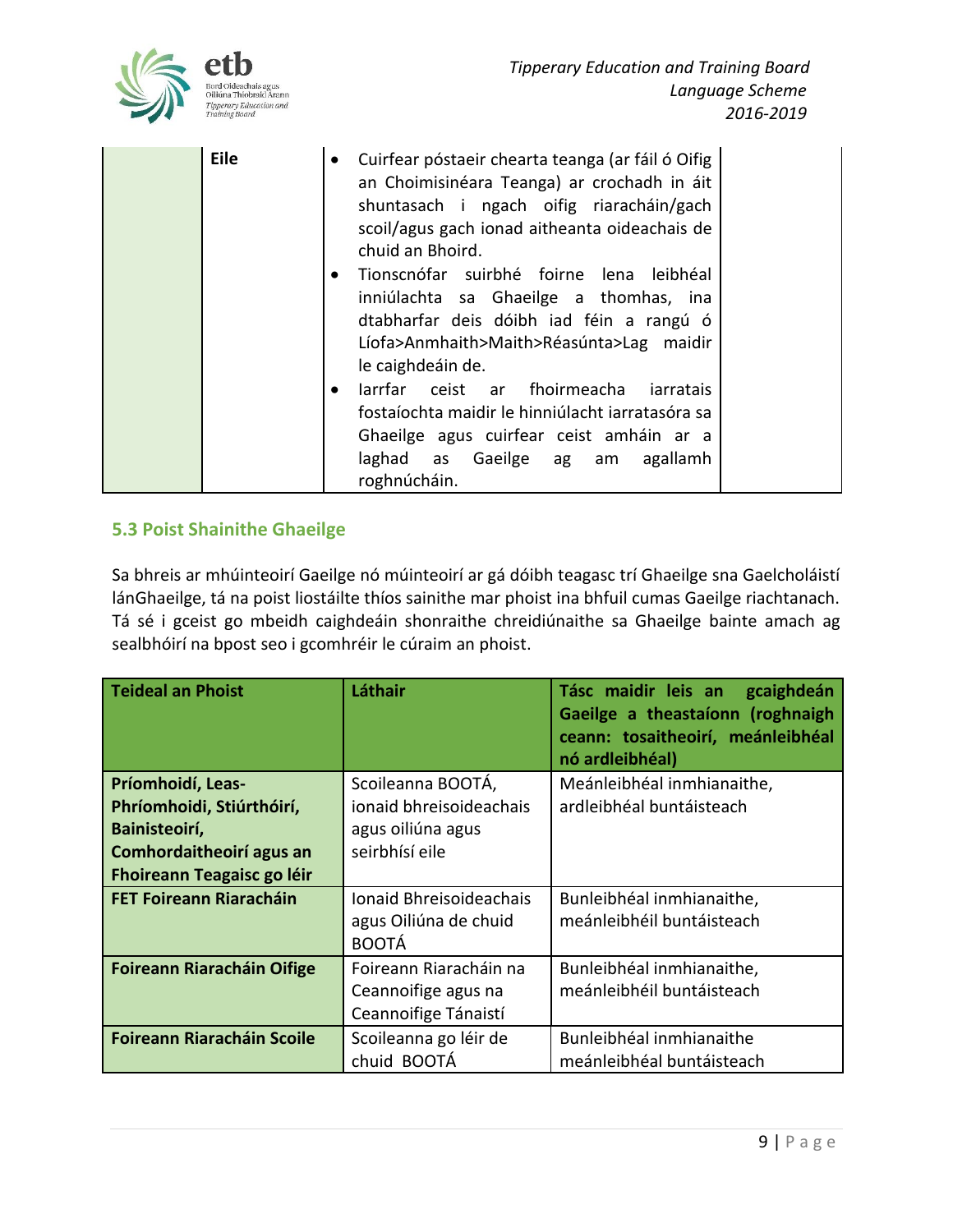

<span id="page-11-0"></span>

| Foireann Chothabhála | Scoileanna go léir de chuid Bunleibhéal inmhianaithe |  |
|----------------------|------------------------------------------------------|--|
|                      | <b>BOOTA</b>                                         |  |
|                      |                                                      |  |